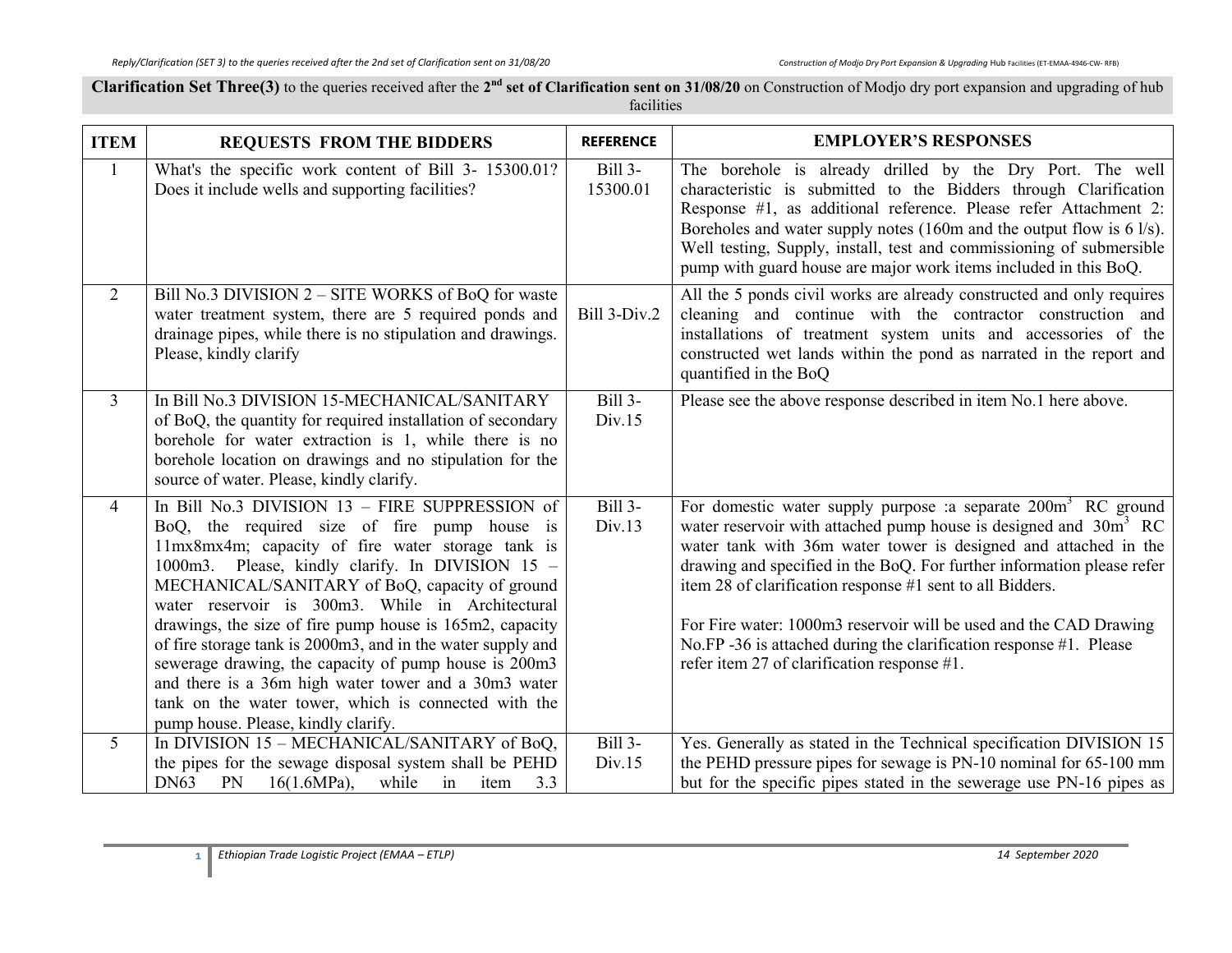|                | INSTALLATION OF PRESSURE PIPES TECHNICAL                                                                                                                                                                                                                                                                                                                                                                                                                                                                                                                                                                     |                         | stated in the BoQ                                                                                                                                                                                                                                                        |
|----------------|--------------------------------------------------------------------------------------------------------------------------------------------------------------------------------------------------------------------------------------------------------------------------------------------------------------------------------------------------------------------------------------------------------------------------------------------------------------------------------------------------------------------------------------------------------------------------------------------------------------|-------------------------|--------------------------------------------------------------------------------------------------------------------------------------------------------------------------------------------------------------------------------------------------------------------------|
|                | SPECIFICATIONS of BoQ, it Shall be 1MPa. Please,                                                                                                                                                                                                                                                                                                                                                                                                                                                                                                                                                             |                         |                                                                                                                                                                                                                                                                          |
|                | kindly clarify                                                                                                                                                                                                                                                                                                                                                                                                                                                                                                                                                                                               |                         |                                                                                                                                                                                                                                                                          |
| 6              | There is no general layout for waste water treatment in the<br>technical specifications or drawings. Please, kindly<br>provide a system drawing for waste water treatment<br>system.                                                                                                                                                                                                                                                                                                                                                                                                                         |                         | Please refer item 32 of Employer's clarification response #1.                                                                                                                                                                                                            |
| $\overline{7}$ | 1. In BoQ 15300.01, it requires to "installation of<br>secondary borehole for water extraction, supply,<br>installation and testing". Please, clarify whether the<br>Bidder should install pump and accessories for the<br>water source? Or this secondary borehole is an artisan<br>well, which does not need a pump?<br>2. If installation of pump is required, please kindly<br>provide borehole completion report, so that the Bidder<br>can decide the specification of the submersible pump<br>and accessories<br>Please, kindly clarify the distance of this secondary<br>borehole to the Pump House. | Bill 3-<br>15300.01     | Please refer Employer's response item No.1 here above. The Pump<br>House will be about 100m far from the Bore hole.                                                                                                                                                      |
| 8              | In BoQ 15150.01, it requires" Rehabilitation of existing<br>sewage network, including cleaning of channels and pipes,<br>waste disposal". This requirement is not specific; please<br>kindly clarify with exact work load.                                                                                                                                                                                                                                                                                                                                                                                   | <b>BoQ</b><br>15150.01  | It is a preparatory works and it is in lump sum basis. Therefore,<br>Bidders are advised to refer drawings and site visit through video for<br>estimation of the work load.                                                                                              |
| 9              | 1. In BoQ 15150.12 through 15150.15, there is an<br>"Inspection chamber ", however, there is no related<br>technical specification or drawings. So, please kindly<br>clarify:<br>a). The dimension of the inspection chamber, like length,<br>width, height<br>b). How should the Bidder understand and use the<br>information of "DN 1000"?<br>c). The quantity for inspection chamber for BoQ item<br>15150.012 is 105. Please, confirm whether this figure is<br>correct.<br>d). Whether there is electromechanical equipment/devices<br>to be installed in inspection chambers?                          | $BoQ -$<br>15150.12 -15 | For 9.1.a) and b) see the MANHOLE detail drawing provided for<br>waste water as SN-EX-WW-DET-01/01.<br>For $9.1.c$ ) & d). yes<br>For 9.2; sewage submersible pump, use the following pump<br>specification:<br>• discharge $\sim$ 5 to 150 l/s<br>head $\sim$ 5m to 20m |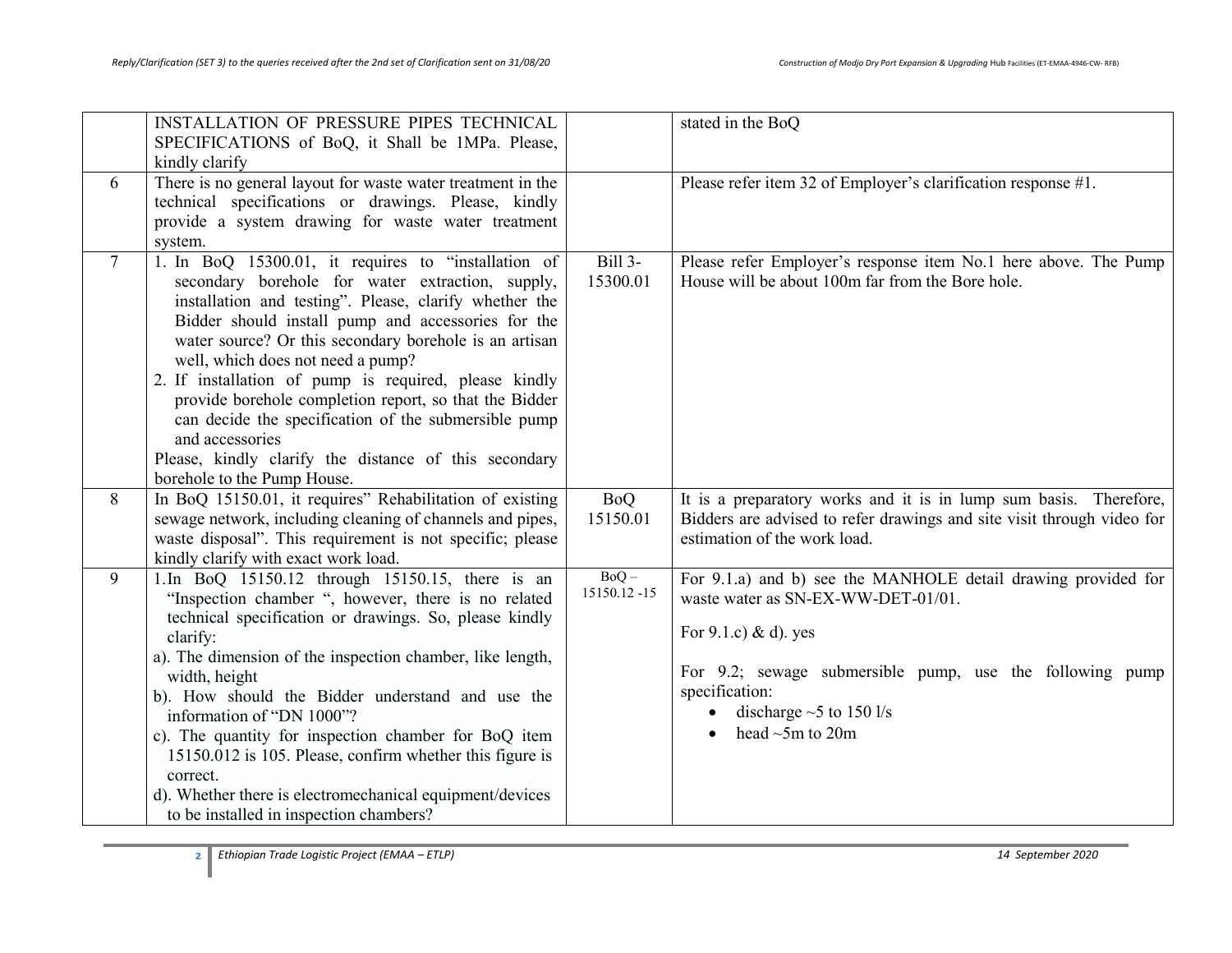|    | 2. In BoQ 15150.17, there is sewage pump, please kindly<br>provide the technical data for sewage pump.                                                                                                                                                                                                                                                                                                                                                                                                                                                                                                                                                                                                                                                         |                    |                                                                                                                                                                                                                                                                                                                                                                                        |
|----|----------------------------------------------------------------------------------------------------------------------------------------------------------------------------------------------------------------------------------------------------------------------------------------------------------------------------------------------------------------------------------------------------------------------------------------------------------------------------------------------------------------------------------------------------------------------------------------------------------------------------------------------------------------------------------------------------------------------------------------------------------------|--------------------|----------------------------------------------------------------------------------------------------------------------------------------------------------------------------------------------------------------------------------------------------------------------------------------------------------------------------------------------------------------------------------------|
| 10 | There is no schematic drawing of firefighting pumping<br>house and no outdoor firefighting water schematic                                                                                                                                                                                                                                                                                                                                                                                                                                                                                                                                                                                                                                                     |                    | Fire pipe interconnection with fire pump is shown in the pump house<br>floor plan. External fire pipe layout is shown clearly on site fire                                                                                                                                                                                                                                             |
|    | drawing. Please clarify.                                                                                                                                                                                                                                                                                                                                                                                                                                                                                                                                                                                                                                                                                                                                       |                    | protection layout which shows piping, hydrants etc.                                                                                                                                                                                                                                                                                                                                    |
| 11 | Pursuant to the Section 01500-Temporary Facilities and<br>Controls of TECHNICAL SPECIFICATIONS, Clause<br>2.2. C-19: The Contractor shall continue to maintain those<br>offices, including their contents, access roads and hard<br>standings thereto until the end of the Defects Liability<br>Period or such time as they are no longer required by the<br>Engineer<br>1n<br>connection with Works, 0-12: The Contractor shall<br>provide, install and maintain until the end of the Defects<br>Liability Period or such time as they are no longer<br>required by the Engineer in connection with the Works<br>(whichever is the earlier), all the furnishings, fittings, equip<br>ment and consumables for the laboratory. And further to<br>Sub-Clause F. | $Bill$ 1-<br>01500 | It is evident that the facilities are assumed to be used intensively<br>during the construction period and the same has been stated in the<br>BoQ. However, the Contractor has a responsibility to provide the<br>required facility as per the specification and the contractor is required<br>to consider his responsibility while quoting his price for providing the<br>facilities. |
|    | The Time for Completion and Defects Notification Period<br>of this contract are 3 years in total, However, in Clause 0<br>1500.4 (b) of BQO Division 1-General Requirement,<br>maintenance<br>and<br>Services for Surveying Equipment is only 21 months.                                                                                                                                                                                                                                                                                                                                                                                                                                                                                                       |                    |                                                                                                                                                                                                                                                                                                                                                                                        |
| 12 | Please kindly clarity.<br>Pursuant to Sub-Clause 14.8 of Particular Conditions Part<br>A - Contract Data, "it stipulates that for payments in local<br>currency - the National Bank of Ethiopia lending rate".                                                                                                                                                                                                                                                                                                                                                                                                                                                                                                                                                 | PC-Part A          | The information provided in the referred PC and GC 14.8 is adequate<br>for the preparation of the proposals.                                                                                                                                                                                                                                                                           |
|    | Please kindly clarify whether the lending rate is 3% of<br>loans of the National Bank of Ethiopia to financial<br>institutions or the average commercial lending rate<br>published by the National Bank of Ethiopia.                                                                                                                                                                                                                                                                                                                                                                                                                                                                                                                                           |                    | Bidders are advised to prepare their proposal based on the provided<br>information in the referred PCC- Part A. For more information,<br>Bidders can request the National Bank of Ethiopia.                                                                                                                                                                                            |
| 13 | Pursuant to the Clause 2.5 of General Condition, "The<br>Employer shall have made available to the Contractor for<br>information, before the Base Date, all relevant data in the                                                                                                                                                                                                                                                                                                                                                                                                                                                                                                                                                                               | GC 2.5             | 1. Geotechnical Report is attached in clarification response #1<br>2. Part of the detail engineering report is attached as "Annex A-<br><b>Natural Site Conditions"</b>                                                                                                                                                                                                                |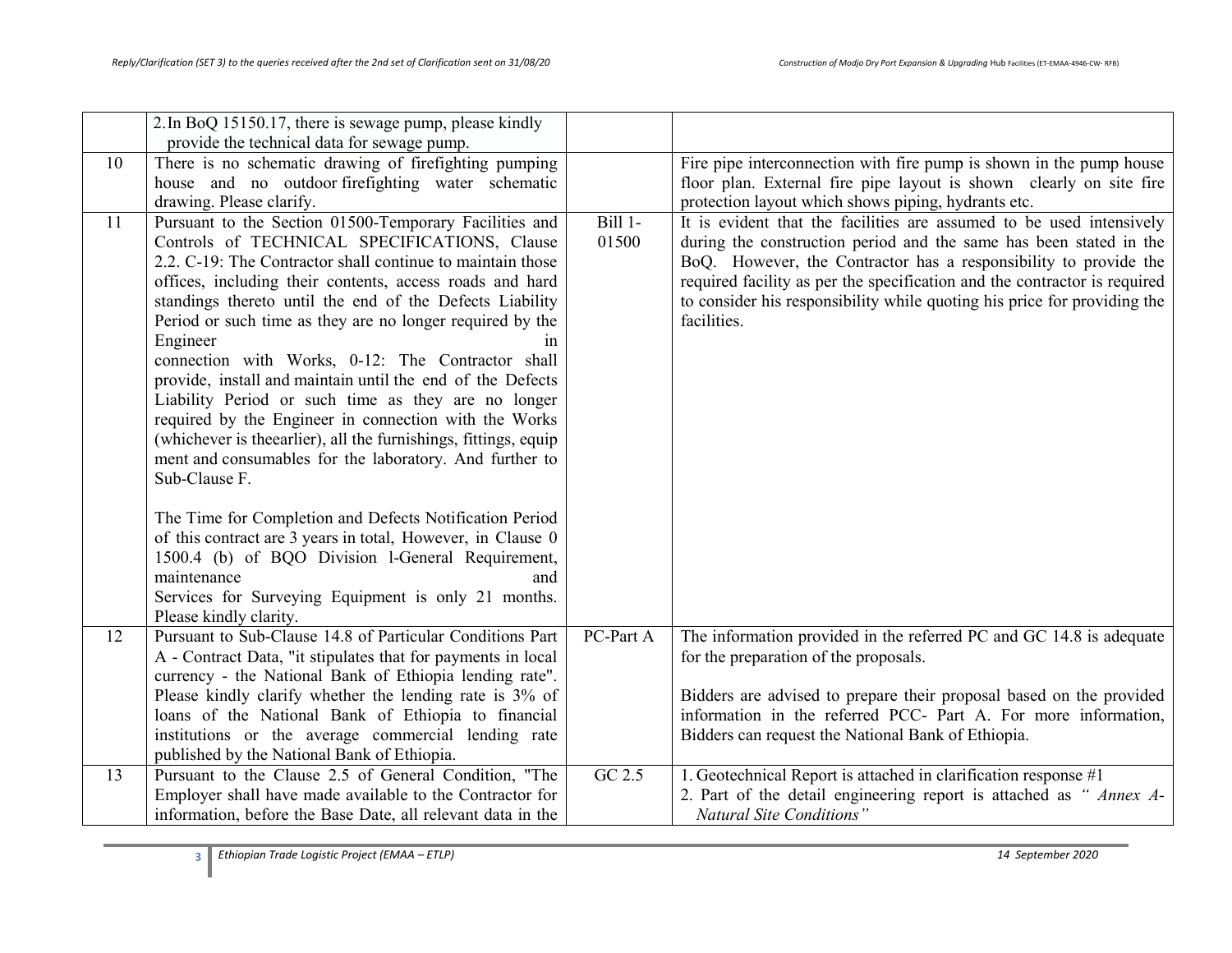|    | Employer's possession on the topography of the Site and<br>on sub-surface, hydrological, climatic and environmental<br>conditions at the Site. The Employer shall promptly make<br>available to the Contractor all such data which comes into<br>the Employer's possession after the Base Date. The<br>original survey control points, lines and levels of reference<br>(the "items of reference" in these Conditions) shall be<br>specified on the Drawings and/or in the Specification or<br>issued to the Contractor by a Notice from the Engineer."<br>But the above information is not included in the current<br>Bidding Document. Please kindly provide the relevant<br>information. |             | 3. Social and Environmental report is attached as "Annex $B - ESIA$<br>Report"<br>4. Survey data, controls, OGL & Design levels, and top map are<br>attached herewith.<br>Therefore, Bidders can get such reports in the following Employers<br>website for further clarification of the Bid; https://etmaritime.com                                                                                                                                                                                                                                                                                                                                                                                                                                             |
|----|---------------------------------------------------------------------------------------------------------------------------------------------------------------------------------------------------------------------------------------------------------------------------------------------------------------------------------------------------------------------------------------------------------------------------------------------------------------------------------------------------------------------------------------------------------------------------------------------------------------------------------------------------------------------------------------------|-------------|------------------------------------------------------------------------------------------------------------------------------------------------------------------------------------------------------------------------------------------------------------------------------------------------------------------------------------------------------------------------------------------------------------------------------------------------------------------------------------------------------------------------------------------------------------------------------------------------------------------------------------------------------------------------------------------------------------------------------------------------------------------|
| 14 | Pursuant to the Clause 13.7 of General Condition, "The<br>amounts payable to the Contractor shall be adjusted for<br>rises or falls in the cost of labor, Goods and other inputs to<br>the Works, by the addition or deduction of the amounts<br>calculated in accordance with the Schedule(s) of cost<br>indexation". However, there is no stipulation for the<br>principles and mechanisms for selecting replacement<br>indexes in the event that the original supplier ceases to<br>exist or the original index ceases to be the publisher,<br>please kindly clarify.                                                                                                                    | GC 13.7     | In line with the provisions of the Schedules of Adjustment Data of<br>Section IV [Appendix to Bid], the sources of reference indices for<br>adjustment<br>shall<br>be<br>from<br>recognized<br>relevant<br>price<br>national/international organizations which is easily accessible and<br>acceptable to the Employer and approved by the Engineer. Indices<br>shall be appropriate for their purpose and shall relate to the<br>Contractor's proposed source of supply of inputs on the basis of<br>which his Contract Price has been computed. In view of this, changes<br>of indices will not be expected; and if such change is required in due<br>course of the execution of the works same will be treated in line with<br>the provisions of the Contract. |
| 15 | Pursuant to the Sub-Clause 1.1.74 of General Condition<br>""Site" means the places where the Permanent Works are<br>to be executed and to which Plant and Materials are to be<br>delivered, and any other places specified in the Contract as<br>forming part of the Site", the definition of "any other<br>place" in this project is unclear and whether it includes the<br>borrow pits, quarry site, disposal area, stockpiling area.<br>Please kindly clarity the definition of "any other place"<br>and whether employer is responsible for the land<br>acquisition and its cost.                                                                                                       | GC 1.1.74   | The Employer will avail free of charge borrow pits, quarry site,<br>disposal area, and stockpiling area reasonably required for the work,<br>however, the contractor is required to identify and request for<br>possession of site required for the work. Borrow pits, quarry site,<br>disposal area, and stockpiling area are considered as part of the site.                                                                                                                                                                                                                                                                                                                                                                                                   |
| 16 | Pursuant to the Sub-Clause 14.7 of Particular Condition<br>"or, at a time when the Bank's loan or credit (from which<br>part of the payments to the Contractor is being made) is                                                                                                                                                                                                                                                                                                                                                                                                                                                                                                            | $PC - 14.7$ | Employer notifies the Contractor.                                                                                                                                                                                                                                                                                                                                                                                                                                                                                                                                                                                                                                                                                                                                |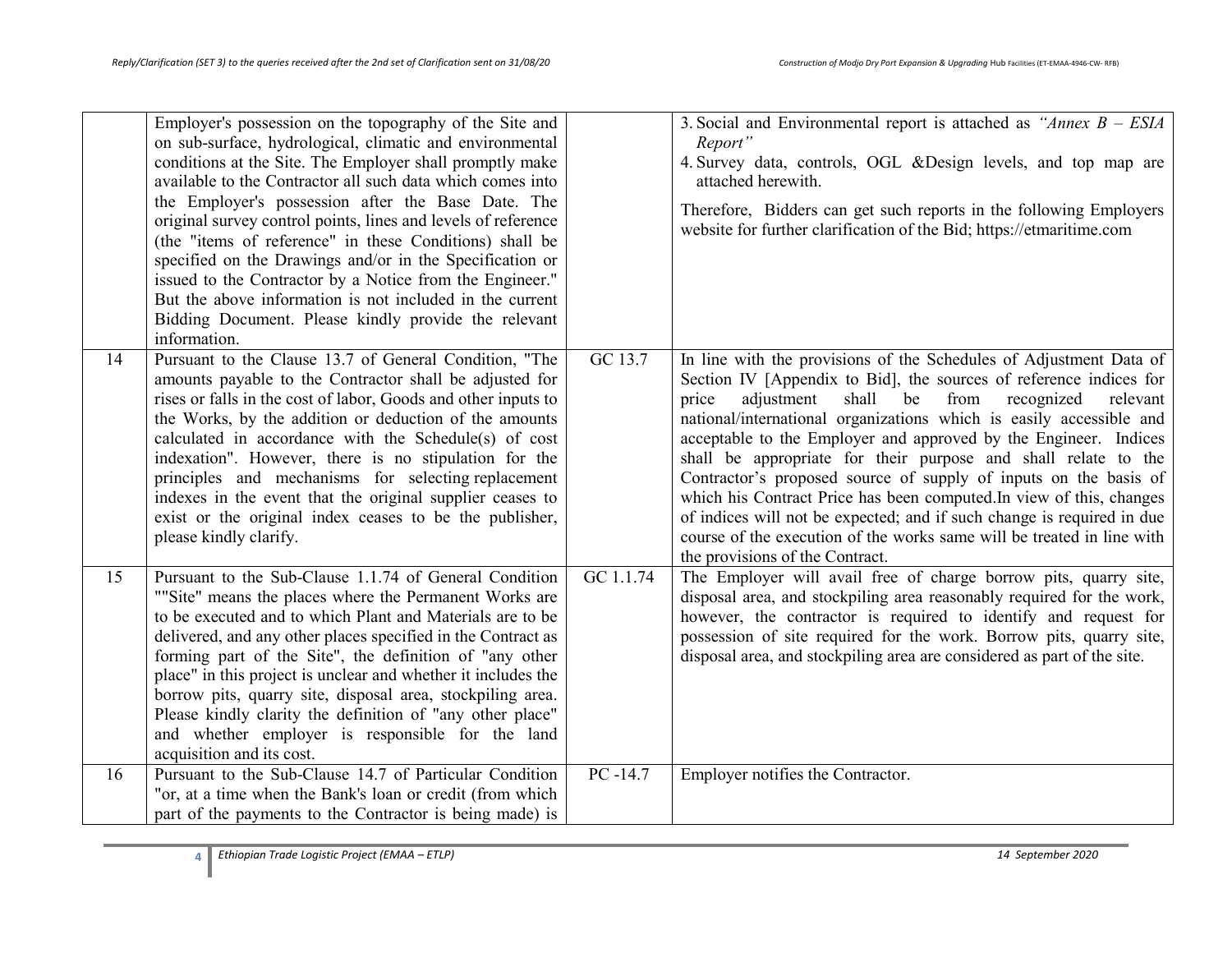|    | suspended the undisputed amount shown in the Final<br>Statement within 56 days after the date of notification of<br>the suspension in accordance with Sub-Clause 16.2" and<br>Sub-Clause 16.1 of Particular Condition "Notwithstanding<br>the above, if the Bank has suspended disbursements under<br>the loan or credit from which payments to the Contractor<br>are being made, in whole or in part, for the execution of<br>the Works, and no alternative funds are available as<br>provided for in Sub- Clause 2.4 [Employer's Financial<br>Arrangements], the Contractor may by notice suspend<br>work or reduce the rate of work at any time, but not less<br>than 7 days after the Borrower having received the<br>suspension notification from the Bank.". Accordingly, the<br>work<br>suspension<br>date<br>is<br>referred<br>the<br>to<br>employer's disbursements suspension date. Therefore,<br>please kindly clarity when the bank notifies disbursements<br>suspension to employer, whether it will notify the<br>contractor simultaneously, or it will notify employer first |                    |                                                                                                                                                                                                                                                                    |
|----|---------------------------------------------------------------------------------------------------------------------------------------------------------------------------------------------------------------------------------------------------------------------------------------------------------------------------------------------------------------------------------------------------------------------------------------------------------------------------------------------------------------------------------------------------------------------------------------------------------------------------------------------------------------------------------------------------------------------------------------------------------------------------------------------------------------------------------------------------------------------------------------------------------------------------------------------------------------------------------------------------------------------------------------------------------------------------------------------|--------------------|--------------------------------------------------------------------------------------------------------------------------------------------------------------------------------------------------------------------------------------------------------------------|
|    | and then Employer notifies the contractor.                                                                                                                                                                                                                                                                                                                                                                                                                                                                                                                                                                                                                                                                                                                                                                                                                                                                                                                                                                                                                                                  |                    |                                                                                                                                                                                                                                                                    |
| 17 | Due to the outbreak of COVID-19, our company kindly<br>requests your esteemed office to extend the deadline for<br>bid submission for one month.                                                                                                                                                                                                                                                                                                                                                                                                                                                                                                                                                                                                                                                                                                                                                                                                                                                                                                                                            |                    | The bid Submission date is extended. Bidders are kindly requested to<br>refer Addendum No. 1 for the same.                                                                                                                                                         |
| 18 | Regarding the first chapter of the Bills of Quantities<br>please confirm whether we shall consider the Accommoda<br>tions and Furniture for the Engineers. Please provide the c<br>orresponding Bills of Quantities and house area if the<br>items mentioned above are necessary.                                                                                                                                                                                                                                                                                                                                                                                                                                                                                                                                                                                                                                                                                                                                                                                                           | Bill 1-<br>01500   | The housing accommodation is not part of the Contractor's<br>responsibility that is why it is not specified or shown on the BoQ. But<br>for office facilities, please refer SECTION 01500 - TEMPORARY<br>FACILITIES AND CONTROLS, and Drawings for such provision. |
| 19 | Regarding the first chapter of the Bills or Quantities,<br>please confirm whether we shall consider the canteen and<br>food expenses for the Engineers. Please provide the<br>supplementary list separately or address us where we<br>should put the expenses in the quotation if the items<br>mentioned above are necessary.                                                                                                                                                                                                                                                                                                                                                                                                                                                                                                                                                                                                                                                                                                                                                               | Bill 1-<br>01500   | It is not envisaged as part of the Contractor's responsibility.                                                                                                                                                                                                    |
| 20 | Regarding the item 01500.5 of first chapter of the Bills of<br>Quantities, Vehicles For The Engineer Use, please kindly<br>provide the specified requirements such as the brand or                                                                                                                                                                                                                                                                                                                                                                                                                                                                                                                                                                                                                                                                                                                                                                                                                                                                                                          | Bill 1-<br>01500.5 | The Contractor is required to provide vehicles which fulfill the<br>specification stipulated therein. It is better to provide Toyoya Brand or<br>equivalent brands of 2020 Model.                                                                                  |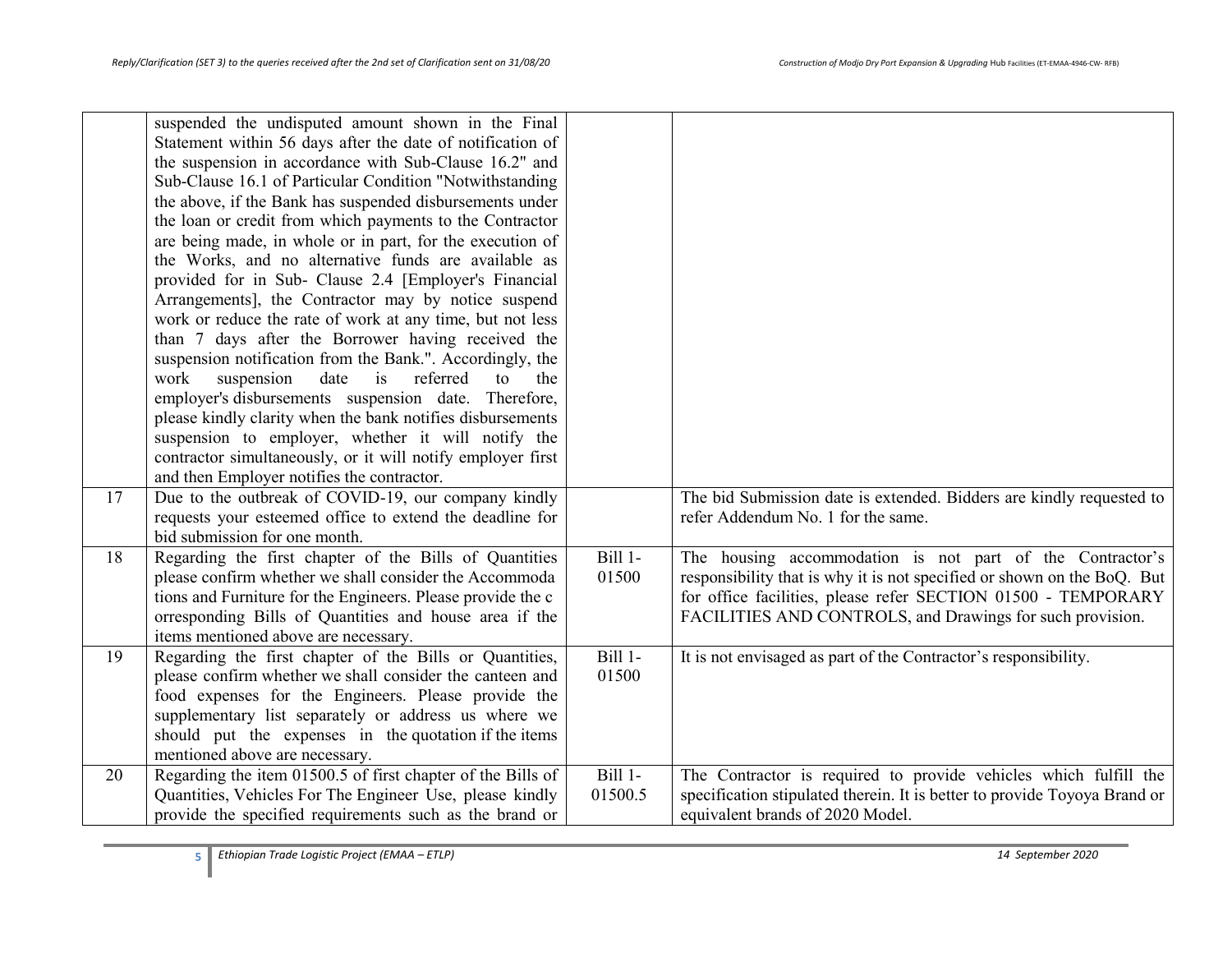|    | model etc. for the type A and Type B Vehicles.                                                                                                                                                                                                                                                                                           |                     |                                                                                                                                                                                                                                                                                                                                                                                                                                                                                 |
|----|------------------------------------------------------------------------------------------------------------------------------------------------------------------------------------------------------------------------------------------------------------------------------------------------------------------------------------------|---------------------|---------------------------------------------------------------------------------------------------------------------------------------------------------------------------------------------------------------------------------------------------------------------------------------------------------------------------------------------------------------------------------------------------------------------------------------------------------------------------------|
| 21 | According to all the existing information, the site works<br>includes demolishing the existing structural building,<br>cutting trees and ground leveling etc. Please provide the<br>report of the site landform and Rock, soil and the specified<br>parameter information of the Demolition.                                             |                     | Please refer Employer's response in item No. 13 here above.                                                                                                                                                                                                                                                                                                                                                                                                                     |
| 22 | Regarding the second chapter of the Bills of Quantities-<br>Site work, please kindly confirm whether the Employer<br>shall provide Spoil Ground. As well as the distance<br>between the spoil ground and the site. Additional spoil fee<br>or spoil ground.                                                                              |                     | Please refer Employer's response in item No. 15 here above.                                                                                                                                                                                                                                                                                                                                                                                                                     |
| 23 | Regarding the second chapter of the Bills of Quantities -<br>Site work item 2240.03 excavation for minor drainage<br>work. Please confirm whether this item refer to earth<br>excavation of outdoor drainage pipe.                                                                                                                       | Bill 2-<br>2240.03  | Yes                                                                                                                                                                                                                                                                                                                                                                                                                                                                             |
| 24 | Regarding the second chapter of the Bill. of Quantities-<br>Site work item 2140.04 (b) Fill using imported sub base<br>material, please kindly specify the material of the backfill<br>material. If earthwork backfilling shall be used, please<br>clarify whether Employer provide the borrow ground, and<br>the cost of the earthwork. | $Bill2-$<br>2140.04 | Backfill material for any structure is required to qualify the sub base<br>requirement, it shall be obtained from excavation or designated<br>borrow site or crushed.                                                                                                                                                                                                                                                                                                           |
| 25 | According to the sixth chapter of Bills or Quantities, WARE<br>HOUSES, there are only six Warehouses (2.2 one, 2.5 four and<br>4.1 one) in the BOQ. However, there are nine warehouses (2.2<br>four, 2.5 four, 4.1 two) in the master plan. Please kindly clarify<br>the exact quantity.                                                 | Bill $6$            | The total numbers of warehouses in this bid package are 6, as clearly<br>indicated in the BoQ. But other warehouse available in the master<br>plan is only for information, which is to be built later on with another<br>bidding process.                                                                                                                                                                                                                                      |
| 26 | Pursuant to the Drawings, there is a canteen marked in the<br>master plan. Please kindly clarify whether the price of canteen<br>should be listed alone or listed in other part, and which part it<br>should be listed?                                                                                                                  |                     | Canteen is in not part of this Bid. Please Bidders are highly advised to<br>focus on the BoQ regarding in the preparation of their financial<br>proposal. The master plan is provided to Bidders to have a full image<br>(information) of the compound (work site). Part of the facilities are to<br>be built later on, parts of the facilities are existing and operational and<br>parts of the facilities are included in this Bidding Procedure as out<br>lined in the BoQs. |
| 27 | Please kindly clarify the water and electricity used for<br>construction of this project can be directly connected with the<br>municipal supply net or not? If not please kindly clarify whether<br>considering wells drilling and using generator for construction                                                                      | Bill 1-01500        | For construction all the required water and electricity is the<br>responsibility of the Contract, the contractor is required to take in to<br>account all his responsibility while quoting his price.                                                                                                                                                                                                                                                                           |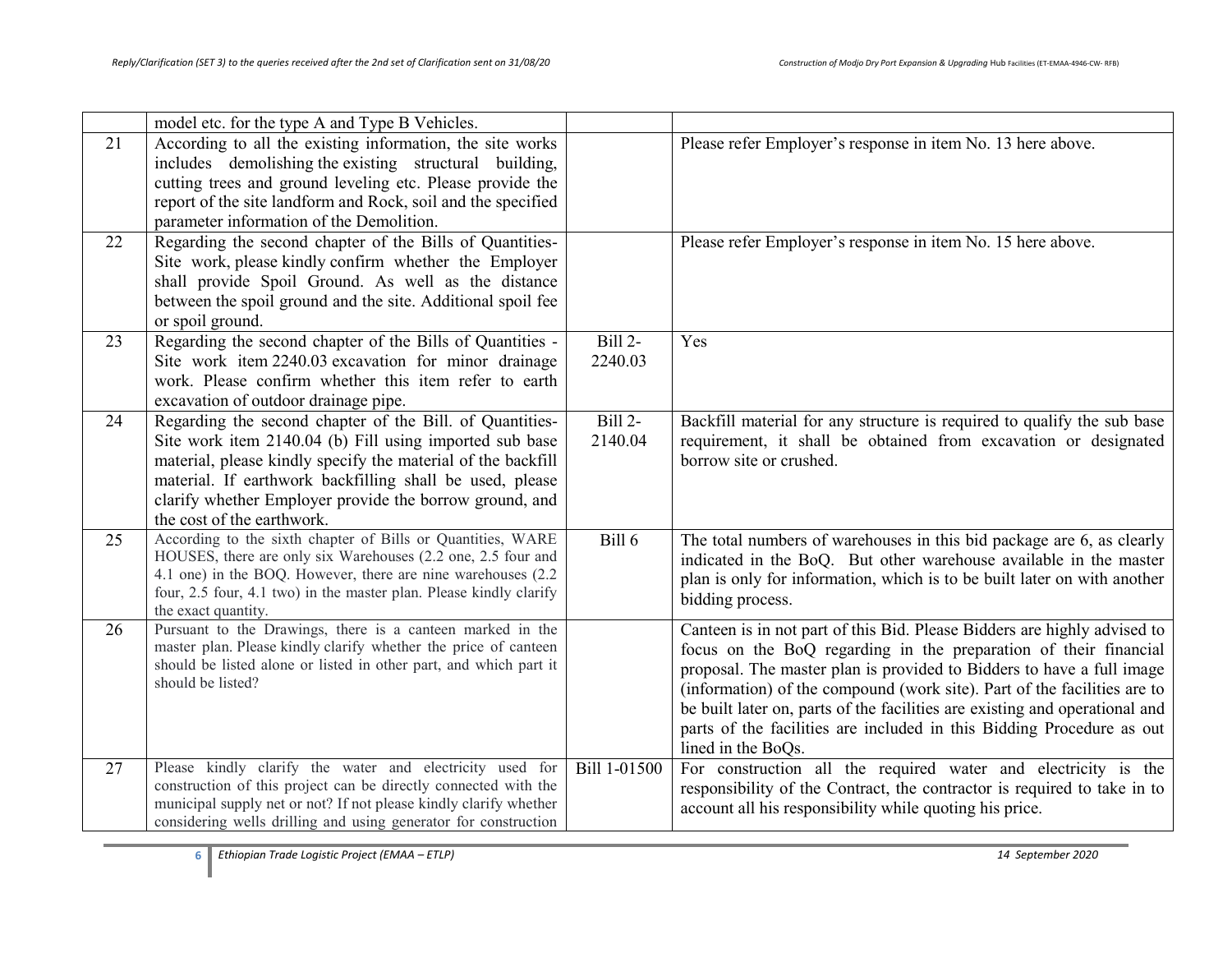|    | works, as well as what's the price of wells drilling.                                                                       |                                    |                                                                                   |
|----|-----------------------------------------------------------------------------------------------------------------------------|------------------------------------|-----------------------------------------------------------------------------------|
| 28 | Pursuant to the item 09651.03 of BOQ, there are description of                                                              | Bill 6-                            | The item needs quotation. Please use the following quantity under Bill            |
|    | feature and unit of measurement without quantities (n 01 limited                                                            | 09651.03                           | No 6; warehouses, for both types (type 2.2 and type 2.5):                         |
|    | one item). Please kindly clarify whether this kind of item need                                                             |                                    |                                                                                   |
|    | the quotation.                                                                                                              |                                    | Description<br>Unit<br>Item<br>Qty<br>096516.03<br>100                            |
|    |                                                                                                                             |                                    | <b>VINYL BASE for Epoxy flooring</b><br>ml<br>to be selected by Architects        |
|    | 09651.03<br><b>VINYL BASE for Epoxy</b><br>ml<br>flooring to be selected by                                                 |                                    |                                                                                   |
|    | Architects                                                                                                                  |                                    |                                                                                   |
|    |                                                                                                                             |                                    |                                                                                   |
| 29 | Pursuant to existing road and pavement drawings, most of the                                                                |                                    | Take as mentioned in the BoQ.                                                     |
|    | practice of sub base contains 900mm thick Capping Layer                                                                     |                                    |                                                                                   |
|    | Please kindly clarify whether this 900rnm thick Capping Layer.                                                              |                                    |                                                                                   |
|    | is gravel, ubbed mentioned in the BOQ.                                                                                      |                                    |                                                                                   |
| 30 | Pursuant to the item 2660.10 of 3-Division 2 -Site Work,<br>drainage pipes are plastic. Please kindly clarify whether there | <b>Bill 3- Div.2</b>               | Please maintain the BoQ                                                           |
|    | are any specified material requirements for the drainage pipe.                                                              | 2660.10                            |                                                                                   |
|    |                                                                                                                             |                                    |                                                                                   |
| 31 | Pursuant to the item 2660. 16 of 3 Division 2 -Site Work, please                                                            | Bill 3- Div.2                      | Yes, the unit is Ton.                                                             |
|    | kindly clarify whether this item of unit is ton.                                                                            | 2660.16                            |                                                                                   |
| 32 | Pursuant to the item 2660.02 of BOQ. Please kindly clarify                                                                  | <b>Bill 3- Div.2</b>               | Yes, the unit of measurement is wrong. Please note that the unit of               |
|    | whether this unit of measurement is wrong.<br>685<br>2660.12<br>Supply and installation of sand as<br>m <sub>3</sub>        | 2660.12                            | measurement is <b>Ton.</b> But the item number is 2660.12 not 2660.02             |
|    | filter material in the whole bassin and                                                                                     |                                    |                                                                                   |
|    | on the drainage gravel. Size: 2-8 mm.                                                                                       |                                    |                                                                                   |
|    | Washed material only. Conformity of                                                                                         |                                    |                                                                                   |
|    | sand corns: $U = 3$ . The installation has                                                                                  |                                    |                                                                                   |
|    | to be done manually to avoid<br>compacting of the filter material.                                                          |                                    |                                                                                   |
|    | Sieving report has to be presented                                                                                          |                                    |                                                                                   |
|    | before installation. Including all                                                                                          |                                    |                                                                                   |
|    | required materials for execution.                                                                                           |                                    |                                                                                   |
|    | Heights, m: 0,8; Surface, m <sup>2</sup> : 534;<br>Cubage, $m^3$ : 427,2; 1,6 t/m <sup>3</sup>                              |                                    |                                                                                   |
|    |                                                                                                                             |                                    |                                                                                   |
| 33 | Bill 3- Water, Fire &Sewage- Site Work, should the units of                                                                 | <b>Bill 3- Div.2</b><br>2660.11&12 | Refer Employer's response in item 32 here above. The unit is<br>corrected as Ton. |
|    | 2660.11 and 2660.12 be "m3" and "kg?                                                                                        |                                    |                                                                                   |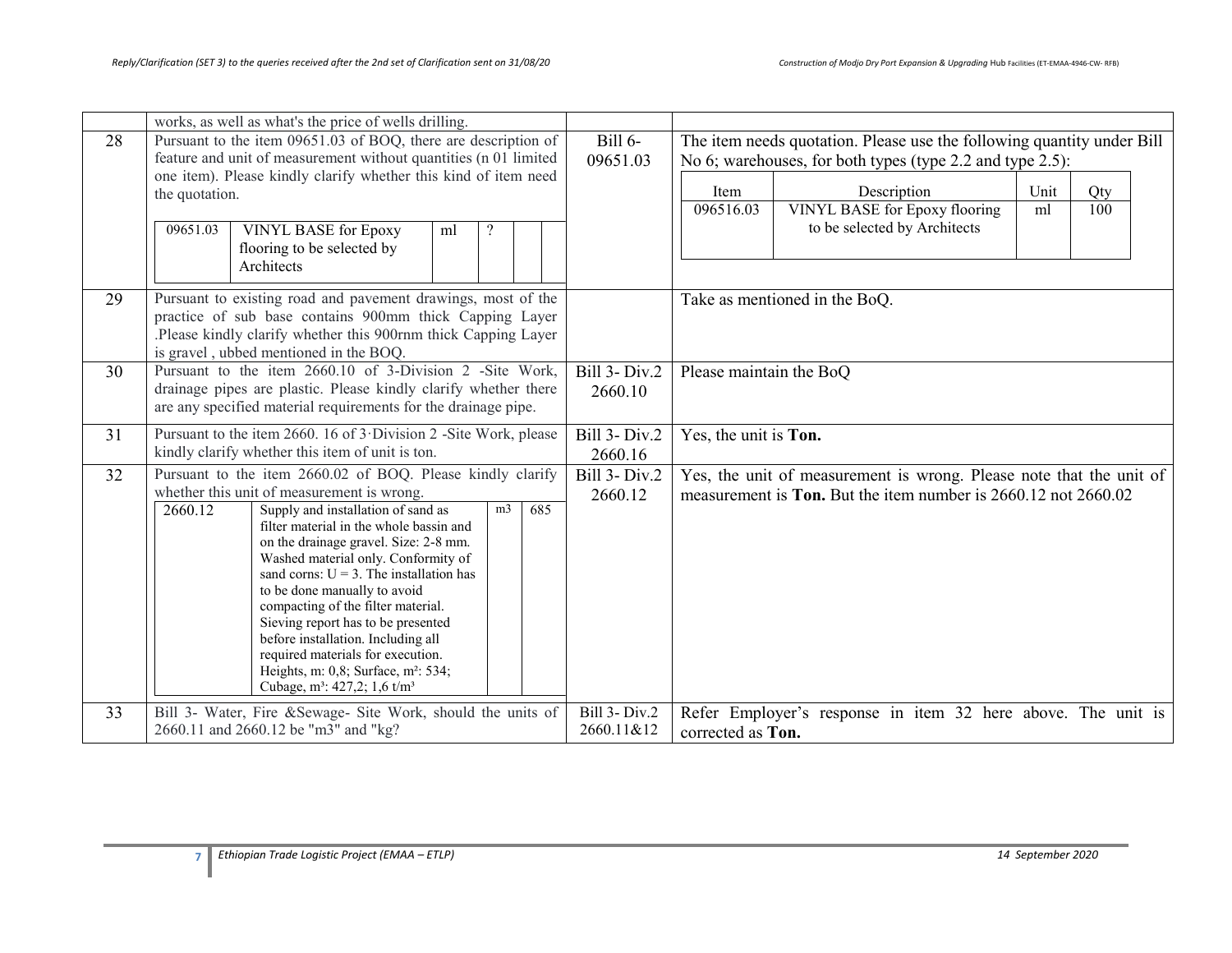| $\overline{34}$ | the<br>15300.02<br>3-Division 15-<br>item<br>Pursuant<br>to<br><b>or</b><br>Mechanical.Please kindly clarify whether it's composed of two<br>parts "reservoir and pump house" in the existing drawing "AR<br>Reservoir and Pump house". Please kindly clarify that the<br>reservoir is above ground with a volume of 1,500m3. Please<br>kindly provide the drawing of item 15300.03 300m3ground              |                                                                                                                                    |    |             |                                    | Yes, it has two parts: reservoir and pump house as indicated in the<br>drawing. "Ground water reservoir, $300m^3$ is amended with $200M^3$ .<br>Bidders are strongly advised to refer item 28 of clarification<br>response #1 for detail clarification of 15300.01, 15300.02 and<br>15300.03. |
|-----------------|--------------------------------------------------------------------------------------------------------------------------------------------------------------------------------------------------------------------------------------------------------------------------------------------------------------------------------------------------------------------------------------------------------------|------------------------------------------------------------------------------------------------------------------------------------|----|-------------|------------------------------------|-----------------------------------------------------------------------------------------------------------------------------------------------------------------------------------------------------------------------------------------------------------------------------------------------|
|                 | wafer reservoir.                                                                                                                                                                                                                                                                                                                                                                                             |                                                                                                                                    |    |             |                                    |                                                                                                                                                                                                                                                                                               |
|                 | 15300.01                                                                                                                                                                                                                                                                                                                                                                                                     | Installation of secondary borehole for<br>water extraction, Supply, installation<br>and testing                                    | No | 1           |                                    |                                                                                                                                                                                                                                                                                               |
|                 | 15300.02                                                                                                                                                                                                                                                                                                                                                                                                     | Pumping station (groundwater - water<br>reservoir) Supply, installation and<br>testing                                             | No | $\mathbf 1$ |                                    |                                                                                                                                                                                                                                                                                               |
|                 | 15300.03                                                                                                                                                                                                                                                                                                                                                                                                     | 300m <sup>3</sup><br>Ground<br>water<br>resoir,<br>Supply, installation and testing                                                | No | 1           |                                    |                                                                                                                                                                                                                                                                                               |
| 35              | Pursuant to the item 2660.13 of 3-Dlvision 2 -Site Work, supply<br>(.mcimswllllliot1 of a pressure pipe! mentioned two different<br>diameters (PE, diam. 63 mm and 50 mm) Please kindly clarify<br>which diameter of pressure pipe is correct.                                                                                                                                                               |                                                                                                                                    |    |             | <b>Bill 3- Div.2</b><br>2660.13    | Please take PE, diam. 63mm                                                                                                                                                                                                                                                                    |
| 36              | Pursuant to the item 3900.1 of 3-Division 13- Fire Suppression,<br>Installation shall include (1// necessary accessories for complete<br>installation and proper performance of the fire pumps<br>two sets of three different pumps (Electric main pump, Jockey<br>pump and Diesel fire Pumps. Please kindly clarify whether 6<br>pJITIs are needed.                                                         |                                                                                                                                    |    |             | <b>Bill 3-</b><br>Div.13<br>3900.1 | Yes.                                                                                                                                                                                                                                                                                          |
| 37              | We can't find the Soil investigation report or GIR in the<br>technical package. Please Kindly Clarify.                                                                                                                                                                                                                                                                                                       |                                                                                                                                    |    |             |                                    | The soil investigation report is provided to the Bidders via Bidders<br>email address and uploaded on the specified website as part of<br>clarification response $\#1$ (item 61). Please refer the website.                                                                                   |
| 38              | Pursuant to Sub-Clause 14.8 of Particular Conditions Part<br>A - Contract Data, "it stipulates that for payments in local<br>currency - the National Bank of Ethiopia lending rate".<br>Please kindly clarify whether the lending rate is 3% of<br>loans of the National Bank of Ethiopia to financial<br>institutions or the average commercial lending rate<br>published by the National Bank of Ethiopia. |                                                                                                                                    |    |             | $PC-14.8$                          | The information provided in the Bidding Document PCC 14.8 is<br>enough at this stage. Bidders can communicate with the Bank if<br>interested.                                                                                                                                                 |
| 39              |                                                                                                                                                                                                                                                                                                                                                                                                              | We just find the general notes of structural drawings of the ware<br>house, whether the others drawing also have the general note. |    |             |                                    | Please maintain original drawings provided.                                                                                                                                                                                                                                                   |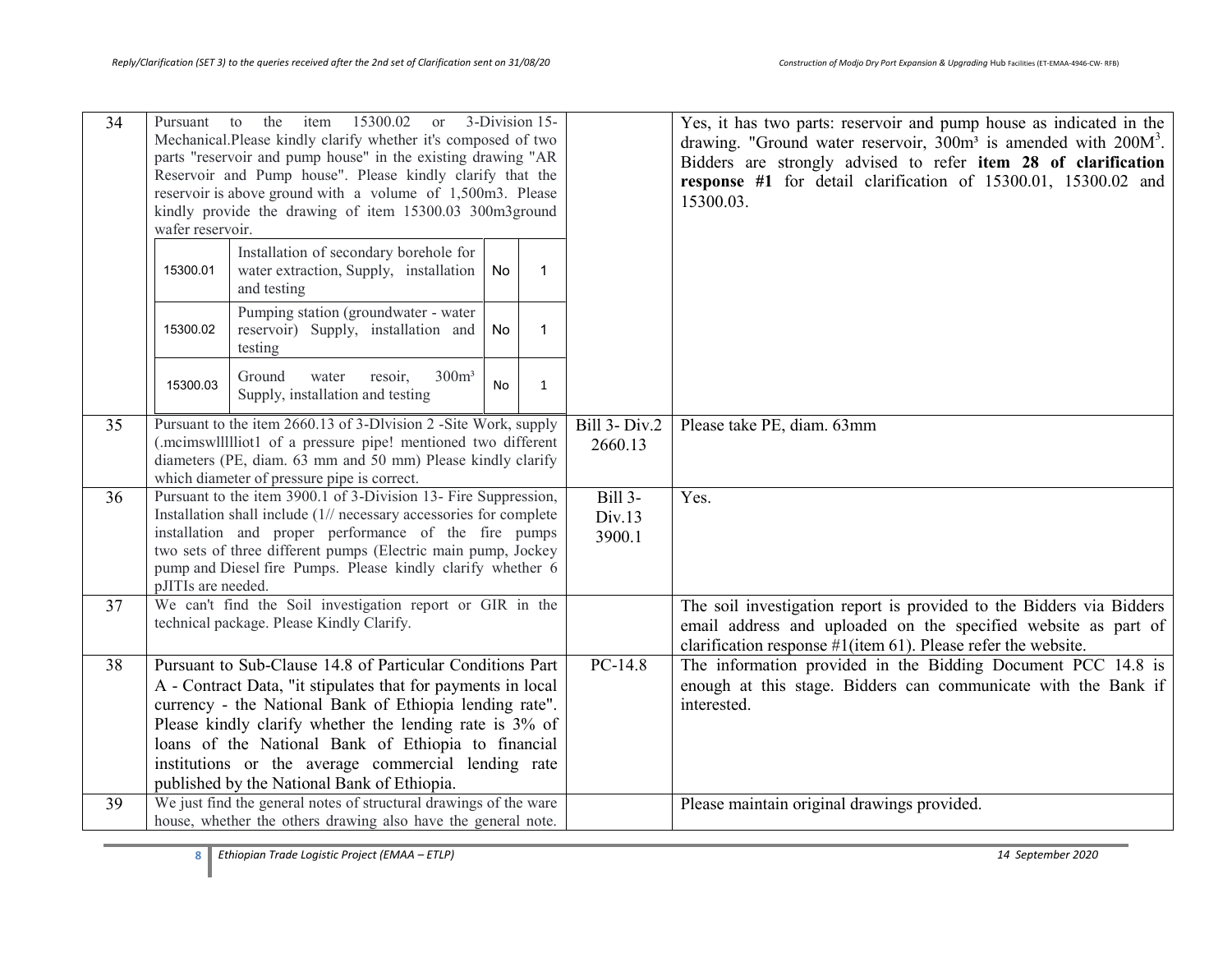|    | Please kindly Clarify.                                       |               |                                                                     |
|----|--------------------------------------------------------------|---------------|---------------------------------------------------------------------|
| 40 | Please kindly provide the environmental and social impact    |               | Please refer Employer's response in item No. 13 here above.         |
|    | report as the basis or foundation of our ES-MSIP.            |               |                                                                     |
| 41 | In Technical Specification: Division 13: 13700 SECURITY      | Volume II     | Yes, this specification can be considered as part of the BoQ.       |
|    | ACCESS AND SURVEILLANCE, Part3 hardware. For contain         | Tech. Spec    |                                                                     |
|    | er inspection (PLATE READING IP CAMERA, CONTAINER            |               |                                                                     |
|    | 10 SCANNING CAMERA, CONTAINER SCANNER, DOCU                  |               |                                                                     |
|    | MENT BAR CODE READER! SCANNERS DATA AND                      |               |                                                                     |
|    | VOIP UNITS, etc are missing in BOQ), Please clarify if       |               |                                                                     |
|    | abovementioned system is complete?                           |               |                                                                     |
| 42 | Within the BoQ_05_Division 16_Electrical Installation,       | BoQ 05        | Please Note the following definitions to the provided units of      |
|    | we've found some units such as lm, ml and ls behind each     | Division 16   | measurements:                                                       |
|    | item, it is uncertain to be aware of their definition, would | Electrical    | 1. Im and ml are interchangeably used and to mean linear meter.     |
|    | you please explicit accordingly? Please also refer to the    | Installation  | 2. Is is to mean Lump Sum                                           |
|    | following snapshots for your information (snap shot not      |               |                                                                     |
|    | attached here for convenience)                               |               |                                                                     |
| 43 | Responses to some items under Clarification Set Two(2):      | Clarification | Please refer Employer's response in item No. 15 here above.         |
|    | For a better understanding, hereto, item 11 and 22 under     | Response #2   |                                                                     |
|    | Clarification Set Two (2) issued on 31 August, 2020 are      |               |                                                                     |
|    | combined as one common query, i.e., we would like to         |               |                                                                     |
|    | know if the Employer will bear the costs of the Right of     |               |                                                                     |
|    | Way (such as land acquisition for borrow pit, spoil pit and  |               |                                                                     |
|    | quarries, etc.)? As per your feedback to the above-          |               |                                                                     |
|    | mentioned items, which is declared that it can be referred   |               |                                                                     |
|    | to the PCC of Bidding Document of this project herein        |               |                                                                     |
|    | above and FIDIC 2017 Red Book, nevertheless, would           |               |                                                                     |
|    | you please explicit what conditions can be referred to       |               |                                                                     |
|    | these two items?                                             |               |                                                                     |
| 44 | BoQ - Division1-General Requirement; 01500.02                | Bill 1-       | Please refer Volume II- Technical Specification; Division 01, 01500 |
|    | Laboratory for the Engineer:                                 | 01500.02      | Temporary Facilities and Controls.                                  |
|    | Is it possible to provide the specific cover area or         |               |                                                                     |
|    | configuration in terms of the laboratory for the Engineer?   |               |                                                                     |
| 45 | Volume II-Technical Specification; Division 01; 01500        | Bill 1-       | Please maintain the original specification.                         |
|    | Temporary Facilities and Controls:                           | 01500.01      |                                                                     |
|    | Type A vehicles to be provided shall be Station Wagon,       |               |                                                                     |
|    | with latest model, LWB, 4WD, diesel engine, five-doors,      |               |                                                                     |
|    | backdoor lift-up, minimum 8 seats, and a minimum             |               |                                                                     |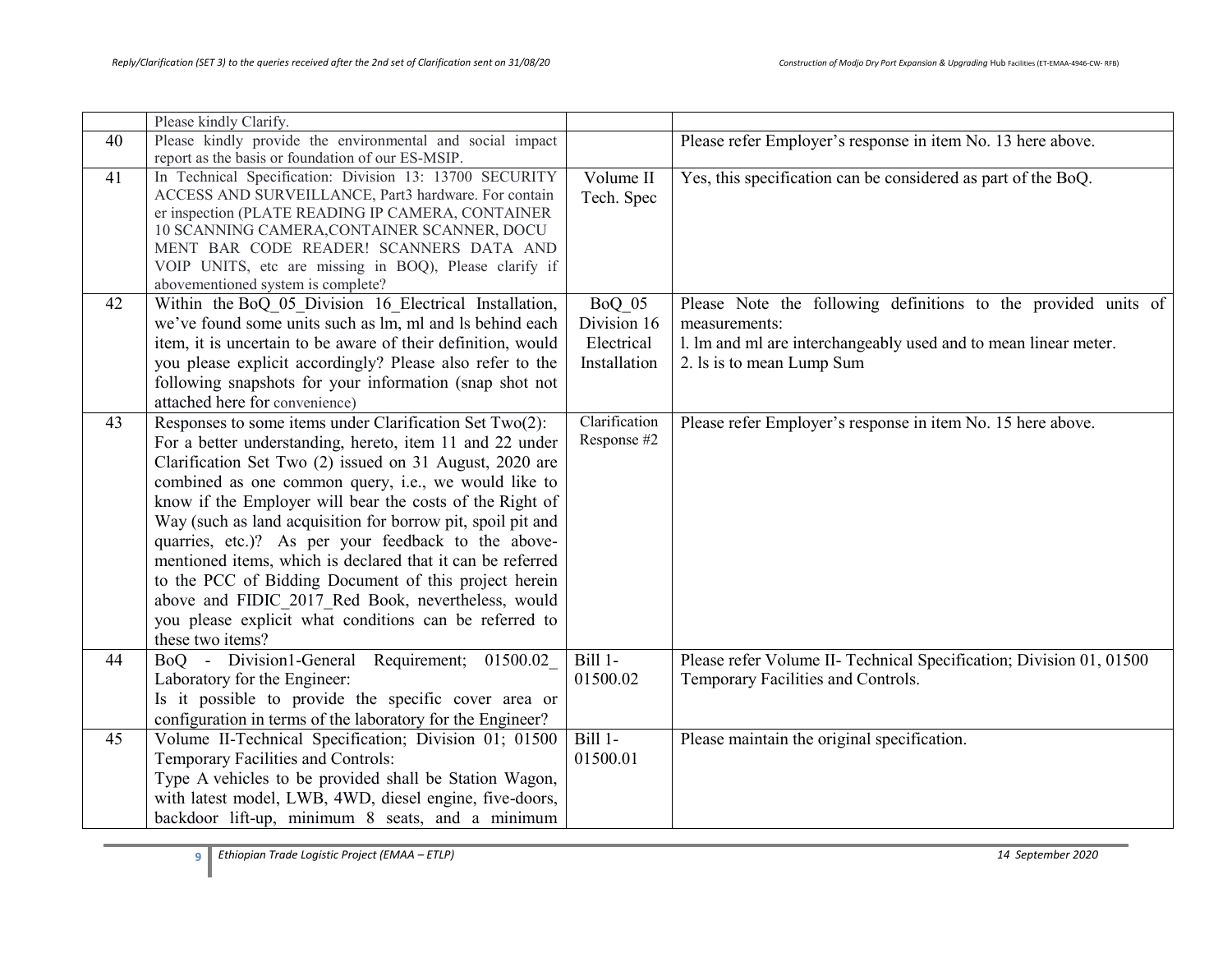|    | capacity of 4461 cc. Is it acceptable for providing the<br>High roof Van from the bidder?                                                                                                                                                                                                                                                                                                                                                                                                                                                                                                                                                                                                                                                                                                                          |                                         |                                                                                                                                                                                                                                                   |
|----|--------------------------------------------------------------------------------------------------------------------------------------------------------------------------------------------------------------------------------------------------------------------------------------------------------------------------------------------------------------------------------------------------------------------------------------------------------------------------------------------------------------------------------------------------------------------------------------------------------------------------------------------------------------------------------------------------------------------------------------------------------------------------------------------------------------------|-----------------------------------------|---------------------------------------------------------------------------------------------------------------------------------------------------------------------------------------------------------------------------------------------------|
| 46 | Volume III- Tender Drawing; C-Road and Pavement; 07-<br>Road and Site works; 06 B-Typical Sections:<br>With respect to the Typical Sections; Road and Pavement,<br>it is preferable to furnish the details such as designation,<br>topographic levels, location, etc. in order to facilitate<br>the construction and proper calculation.                                                                                                                                                                                                                                                                                                                                                                                                                                                                           | Volume III<br>Drawings                  | Please referrer Employer's response in item No. 13 here above.                                                                                                                                                                                    |
| 47 | Volume III- Tender Drawing; A- Architectural Drawing;<br>AR Guard house and watch tower:<br>Considering the proper engineering quantity calculation, it<br>suggested to provide the topographic map as well as<br>supporting general design report.                                                                                                                                                                                                                                                                                                                                                                                                                                                                                                                                                                | Volume III<br>Drawings                  | Please referrer Employer's response in item No. 13 here above.                                                                                                                                                                                    |
| 48 | It is discovered that the Item No. 2660.02 occurred twice<br>in this division, which is to be clarified from your good<br>office. Also, please refer to the following screenshot for<br>vour information:                                                                                                                                                                                                                                                                                                                                                                                                                                                                                                                                                                                                          | BoQ 3<br>Division2<br>Site Work         | Yes. But, it will not alter your quotation. Please take as it is.                                                                                                                                                                                 |
| 49 | In our perspective, the supporting unit of item 2660.02 as<br>shown in the following screenshot is not aligned with its<br>description. To this end, it is necessary to be clarified<br>accordingly from your good office.                                                                                                                                                                                                                                                                                                                                                                                                                                                                                                                                                                                         | BoQ 3<br>Division2<br>Site Work         | The unit is Ton not kg.                                                                                                                                                                                                                           |
| 50 | Following the Bidders Clarification request and the<br>#1<br>Employers<br>response<br>item<br>at<br>No.<br>69.<br>Contractor is required to purchase works insurance<br>include Natural Catastrophes (such as earthquakes, tsunam<br>i, volcanic activity, hurricane or typhoon, etc.). According<br>to the provisions of the General Conditions of FIDIC<br>("Red Book" Second edition 2017) Article 18.1 Exceptio<br>nal Events Sub Clause (t). The above mentioned catastrop<br>hes are fall under the category of "Exceptional Event".<br>This type of risk has the following four characteristics:<br>"Exceptional Event" means an event or circumstances<br>which:<br>(i). is beyond the parties control<br>(ii). The party could not reasonably have provided against<br>before entering into the contract. | Employers<br>response #1<br>Item No. 69 | Bidders are advised to prepare their proposal as of the statements of<br>the PC 19.2.1 and Employer's Response $#1$ . If there is any further<br>issues related to this, it shall be discussed during pre-contract award<br>contract negotiation. |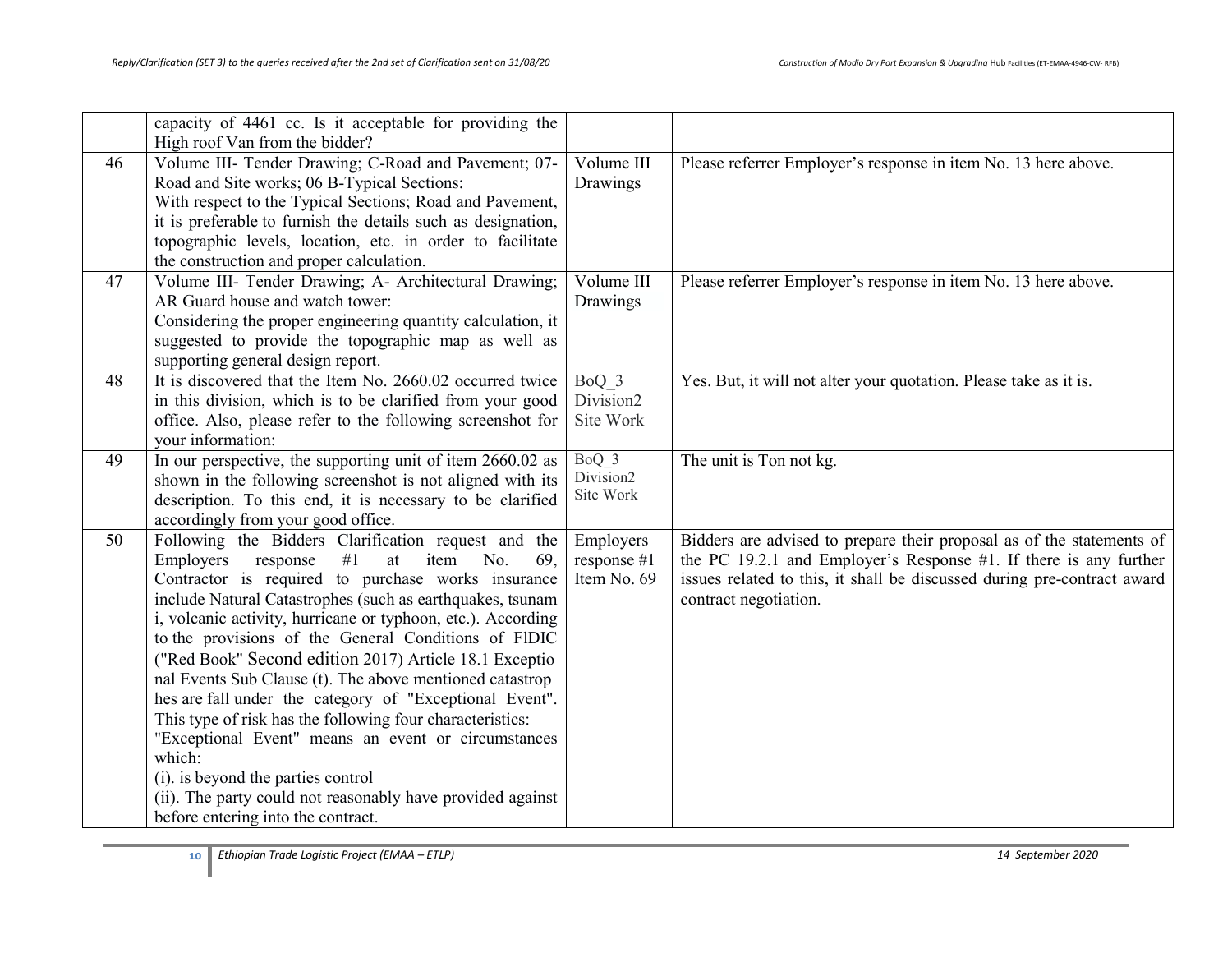|    | (iii). having arisen, such Party could not reasonably have<br>avoided or overcome; and                                                                                                                                                                                                                                                                                                                                                                                                             |                            |                                                                                                                                              |
|----|----------------------------------------------------------------------------------------------------------------------------------------------------------------------------------------------------------------------------------------------------------------------------------------------------------------------------------------------------------------------------------------------------------------------------------------------------------------------------------------------------|----------------------------|----------------------------------------------------------------------------------------------------------------------------------------------|
|    | (iv). is not substantially attributable to the other Party;"                                                                                                                                                                                                                                                                                                                                                                                                                                       |                            |                                                                                                                                              |
|    | According to our investigation, the above Exceptional<br>Risks are difficult to insure and hard to protect the rights<br>and interests of Employer and Contractor. Therefore, we<br>hereby recommend the Bid Inviting Party to adopt the<br>following requirements: (1) Delete Sub- Clause 19.2.1 (iv)<br>from Section IX Particular Conditions of Bidding<br>Documents; Or (2) Specify the insurance amount base and<br>premium rate for the purchase of such natural<br>catastrophes' insurance. |                            |                                                                                                                                              |
| 51 | Following the Bidders Clarification request and the                                                                                                                                                                                                                                                                                                                                                                                                                                                | Employers                  | Custom Duty costs for items/goods related to the project are the                                                                             |
|    | Employers response $#1$ at item No. 11, "Custom Duty for<br>Construction items to be used for this specific project will                                                                                                                                                                                                                                                                                                                                                                           | response #It<br>em No. 11, | Employer's cost. Therefore, Bidders are advised to prepare their<br>proposal<br>as<br>of the<br>statements<br>in<br>the<br><b>BoQ</b><br>and |
|    | be covered by Employer." This description is inconsistent                                                                                                                                                                                                                                                                                                                                                                                                                                          |                            | Employers response #Item No. 11.                                                                                                             |
|    | with Section IV Bidding Forms: Bill of Quantities. Please                                                                                                                                                                                                                                                                                                                                                                                                                                          |                            |                                                                                                                                              |
|    | kindly clarify whether the contractor should include duties<br>on imported Items/Goods in the priced B ill of Quantities.                                                                                                                                                                                                                                                                                                                                                                          |                            |                                                                                                                                              |
| 52 | Bill No.05-ELECTRICAL POWER EQUIPMENT,                                                                                                                                                                                                                                                                                                                                                                                                                                                             | Bill No.05                 | There is no item No. 16200.15b but items 16440.07b, 16440.16b and                                                                            |
|    | Division 16 ELECTRICAL Installation, item No.16200.1                                                                                                                                                                                                                                                                                                                                                                                                                                               | Division 16                | 16440.23b have been copy pasted wrongly. The double loop ring                                                                                |
|    | 5b, 16440.07 b, 16440.16b and 16440.23b. Please clarify                                                                                                                                                                                                                                                                                                                                                                                                                                            |                            | network has been specified in main substation as item number                                                                                 |
|    | whether the "(3cx185mm2) PVC, 24KV copper power ca<br>ble" should be $3$ (three) $x(3cx185mm2)$ or $l(one)x(3cx185mm2)$                                                                                                                                                                                                                                                                                                                                                                            |                            | 16200.18a and b with estimated length of 5000m trench and 10000m<br>cable length. This includes the MV cable from Main substation to T1,     |
|    | $mm2$ ?                                                                                                                                                                                                                                                                                                                                                                                                                                                                                            |                            | T2 and T3 and back to MS. So please disregard items 16440.07b,                                                                               |
|    |                                                                                                                                                                                                                                                                                                                                                                                                                                                                                                    |                            | 16440.16b and 16440.23b which describe the individual cable and                                                                              |
|    |                                                                                                                                                                                                                                                                                                                                                                                                                                                                                                    |                            | trench from MS to T1, T1 to T2, T2 to T3 which has already been<br>considered in 16200.18a and b.                                            |
|    |                                                                                                                                                                                                                                                                                                                                                                                                                                                                                                    |                            | On the other sided, the cable sizes are correct and it is 3 runs of                                                                          |
|    |                                                                                                                                                                                                                                                                                                                                                                                                                                                                                                    |                            | 3cx185mm2 considering the length of cable and voltage drop. But the                                                                          |
|    |                                                                                                                                                                                                                                                                                                                                                                                                                                                                                                    |                            | PVC conduit mentioned is for each of the 3cx185mm2 cable and has<br>to be 3runs of DN160PVC conduit.                                         |
| 53 | According to Bill No.05-ELECTRICAL POWER                                                                                                                                                                                                                                                                                                                                                                                                                                                           | Bill No.05                 | The comment is right. The contradiction is in item b, what has to be                                                                         |
|    | EQUIPMENT, Division 16 ELECTRICAL INSTALLATI                                                                                                                                                                                                                                                                                                                                                                                                                                                       | Division 16                | listed is the list of low voltage power cables (50Hz, 400V) for loads to                                                                     |
|    | ON, item No. 16200.19, 16440.17 and 16440.24. "Prepara                                                                                                                                                                                                                                                                                                                                                                                                                                             |                            | be supplied from the individual substation similar to the description                                                                        |